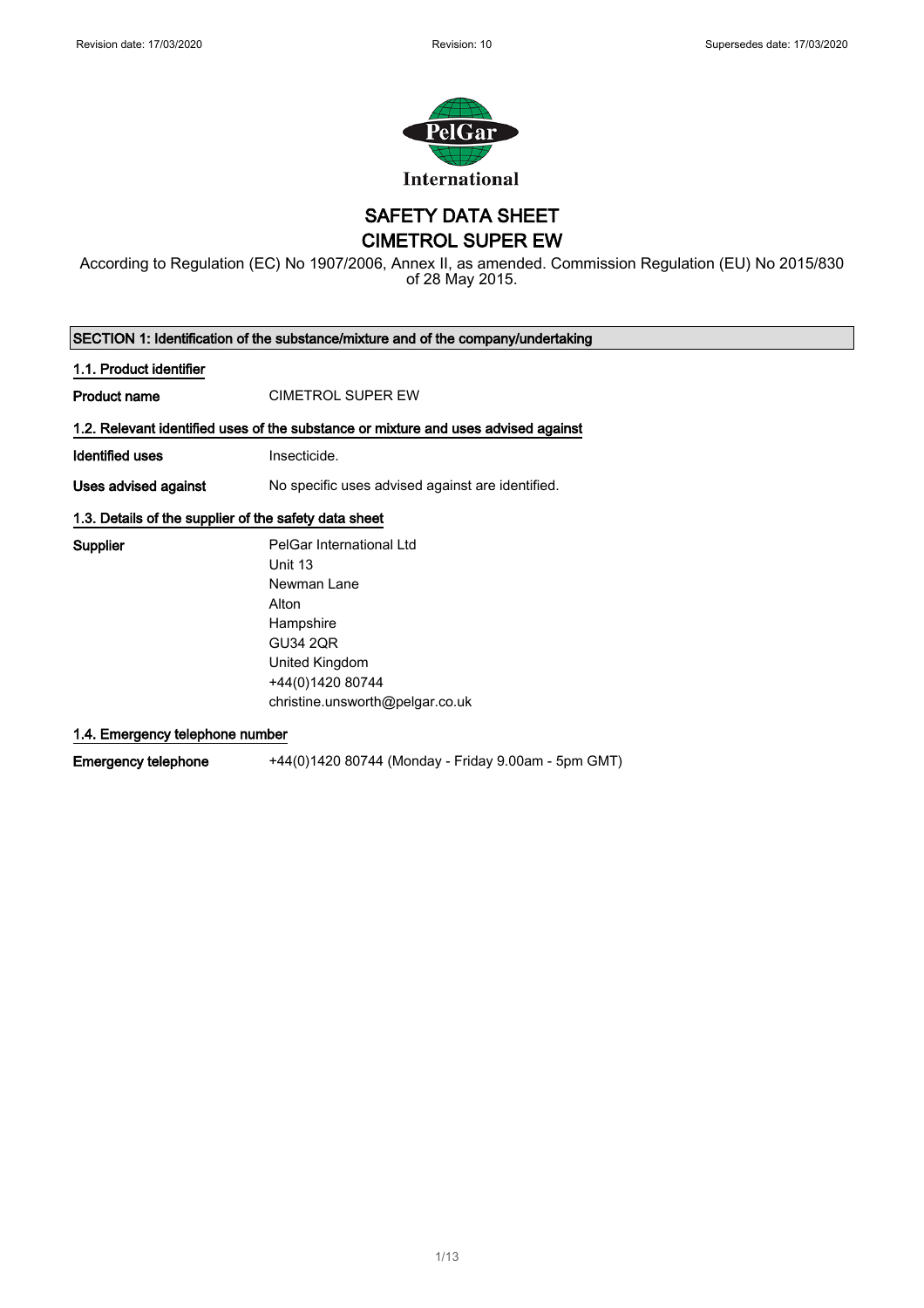| National emergency telephone Austria: +43 1 406 43 43 |                                                                                              |
|-------------------------------------------------------|----------------------------------------------------------------------------------------------|
| number                                                | Belgium: 070 245 245                                                                         |
|                                                       | Bulgaria: +359 2 9154 233                                                                    |
|                                                       | Croatia: +3851 2348 342                                                                      |
|                                                       | <b>Cyprus: 1401</b>                                                                          |
|                                                       | Czech Republic: +420 224 919 293, +420 224 915 402                                           |
|                                                       | Denmark: +45 8212 1212                                                                       |
|                                                       | Estonia: 16662                                                                               |
|                                                       | Finland: 0800 147 111                                                                        |
|                                                       | France: +33 (0) 145 42 59 59                                                                 |
|                                                       | Germany: +44 (0)1420 80744 (9am-5pm Monday- Friday GMT)                                      |
|                                                       | Greece: (0030) 2107793777                                                                    |
|                                                       | Hungary: +36-80-201-199                                                                      |
|                                                       | Iceland: (+354) 543 1000 / 112                                                               |
|                                                       | Ireland: Members of Public: +353 (01) 809 2166. (8am-10pm daily)                             |
|                                                       | Ireland: Healthcare Professionals: +353 (01) 809 2566 (24 hour service)<br>Italy: 0382-24444 |
|                                                       | Latvia: +371 67042473                                                                        |
|                                                       | Liechtenstein: +44 (0)1420 80744 (9am-5pm Monday- Friday GMT)                                |
|                                                       | Lithuania: +370 (85) 2362052                                                                 |
|                                                       | Luxembourg: 8002 5500                                                                        |
|                                                       | Malta: +44 (0)1420 80744 (9am-5pm Monday- Friday GMT)                                        |
|                                                       | Netherlands: +31(0)30 274 8888 Healthcare Professionals only                                 |
|                                                       | Norway: 22 59 13 00                                                                          |
|                                                       | Poland: +44 (0)1420 80744 (9am-5pm Monday- Friday GMT)                                       |
|                                                       | Portugal: +351 800 250 250                                                                   |
|                                                       | Romania: +40213183606                                                                        |
|                                                       | Slovakia: +421 2 5477 4166                                                                   |
|                                                       | Slovenia: 112                                                                                |
|                                                       | Spain: +34 91 562 04 20                                                                      |
|                                                       | Sweden: 112 – Begär Giftinformation                                                          |

## SECTION 2: Hazards identification

| 2.1. Classification of the substance or mixture |                                                                                             |
|-------------------------------------------------|---------------------------------------------------------------------------------------------|
| Classification (EC 1272/2008)                   |                                                                                             |
| <b>Physical hazards</b>                         | Not Classified                                                                              |
| <b>Health hazards</b>                           | Acute Tox. 4 - H302 Acute Tox. 4 - H332 Carc. 2 - H351 STOT SE 2 - H371 STOT SE 3 -<br>H335 |
| <b>Environmental hazards</b>                    | Aquatic Acute 1 - H400 Aquatic Chronic 1 - H410                                             |
| 2.2. Label elements                             |                                                                                             |
| <b>Hazard pictograms</b>                        |                                                                                             |
|                                                 |                                                                                             |
| Signal word                                     | Warning                                                                                     |
| <b>Hazard statements</b>                        | H302+H332 Harmful if swallowed or if inhaled.                                               |
|                                                 | H351 Suspected of causing cancer.                                                           |
|                                                 | H371 May cause damage to organs (Nervous system) if inhaled.                                |
|                                                 | H335 May cause respiratory irritation.                                                      |

H410 Very toxic to aquatic life with long lasting effects.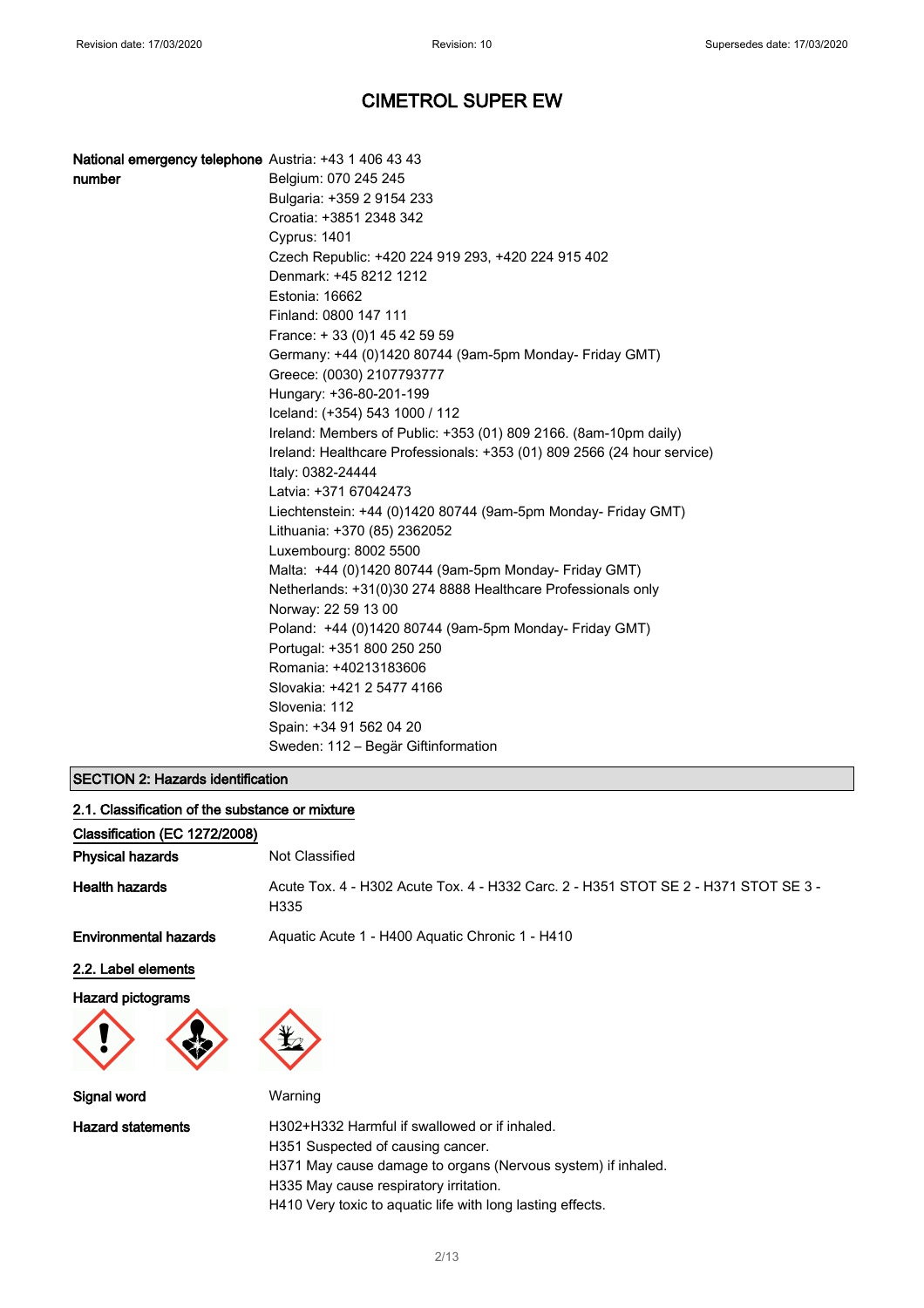| <b>Precautionary statements</b> | P201 Obtain special instructions before use.<br>P260 Do not breathe vapour/ spray.<br>P202 Do not handle until all safety precautions have been read and understood.<br>P264 Wash contaminated skin thoroughly after handling.<br>P270 Do not eat, drink or smoke when using this product.<br>P271 Use only outdoors or in a well-ventilated area.<br>P273 Avoid release to the environment.<br>P280 Wear protective gloves/ protective clothing/ eye protection/ face protection.<br>P301+P312 IF SWALLOWED: Call a POISON CENTRE/doctor if you feel unwell.<br>P330 Rinse mouth.<br>P304+P340 IF INHALED: Remove person to fresh air and keep comfortable for breathing.<br>P308+P313 IF exposed or concerned: Get medical advice/ attention.<br>P391 Collect spillage.<br>P403+P233 Store in a well-ventilated place. Keep container tightly closed.<br>P405 Store locked up.<br>P501 Dispose of contents/ container in accordance with national regulations. |
|---------------------------------|------------------------------------------------------------------------------------------------------------------------------------------------------------------------------------------------------------------------------------------------------------------------------------------------------------------------------------------------------------------------------------------------------------------------------------------------------------------------------------------------------------------------------------------------------------------------------------------------------------------------------------------------------------------------------------------------------------------------------------------------------------------------------------------------------------------------------------------------------------------------------------------------------------------------------------------------------------------|
| UFI                             | UFI: MX80-H0FJ-H004-6255                                                                                                                                                                                                                                                                                                                                                                                                                                                                                                                                                                                                                                                                                                                                                                                                                                                                                                                                         |
| Contains                        | CYPERMETHRIN TECHNICAL, TETRAMETHRIN                                                                                                                                                                                                                                                                                                                                                                                                                                                                                                                                                                                                                                                                                                                                                                                                                                                                                                                             |

### 2.3. Other hazards

This product does not contain any substances classified as PBT or vPvB.

| <b>SECTION 3: Composition/information on ingredients</b>                                                                                      |                             |                                                      |
|-----------------------------------------------------------------------------------------------------------------------------------------------|-----------------------------|------------------------------------------------------|
| 3.2. Mixtures                                                                                                                                 |                             |                                                      |
| <b>CYPERMETHRIN TECHNICAL</b>                                                                                                                 |                             | 10-30%                                               |
| CAS number: 52315-07-8                                                                                                                        | EC number: 257-842-9        |                                                      |
| M factor (Acute) = $1000$                                                                                                                     | M factor (Chronic) = $1000$ |                                                      |
| Classification<br>Acute Tox. 4 - H302<br><b>Acute Tox. 4 - H332</b><br>STOT SE 3 - H335<br>Aquatic Acute 1 - H400<br>Aquatic Chronic 1 - H410 |                             |                                                      |
| PIPERONYL BUTOXIDE TECHNICAL                                                                                                                  |                             | 10-30%                                               |
| CAS number: 51-03-6                                                                                                                           | EC number: 200-076-7        | REACH registration number: 01-<br>2119537431-46-XXXX |
| M factor (Acute) = $1$                                                                                                                        | M factor (Chronic) = $1$    |                                                      |
| Classification<br>Aquatic Acute 1 - H400<br>Aquatic Chronic 1 - H410                                                                          |                             |                                                      |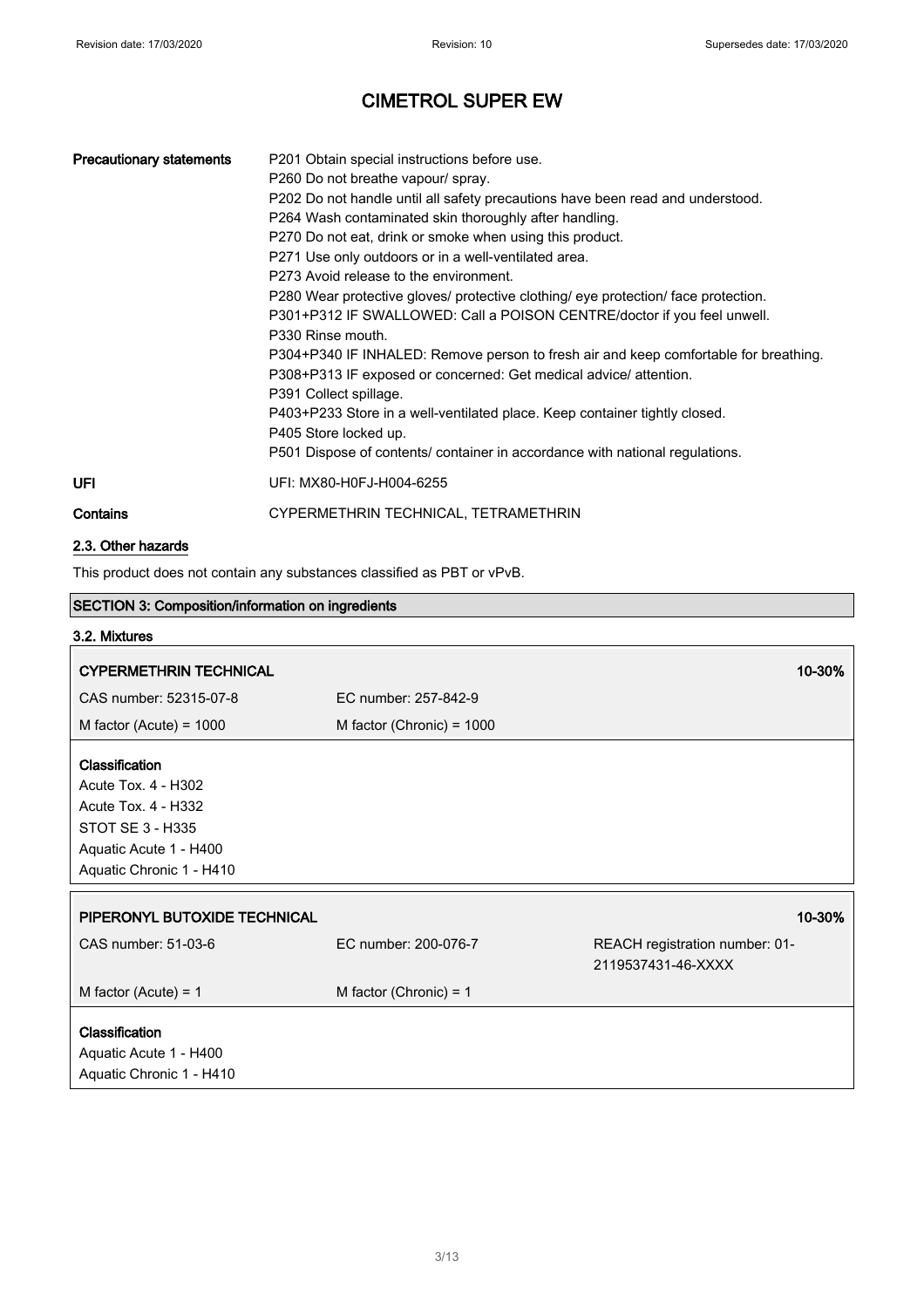| <b>TETRAMETHRIN</b>                                                                                                                             | 10-30%                                                                                                                                                                                                                                                                                                                                                                                                                               |
|-------------------------------------------------------------------------------------------------------------------------------------------------|--------------------------------------------------------------------------------------------------------------------------------------------------------------------------------------------------------------------------------------------------------------------------------------------------------------------------------------------------------------------------------------------------------------------------------------|
| CAS number: 7696-12-0                                                                                                                           | EC number: 231-711-6                                                                                                                                                                                                                                                                                                                                                                                                                 |
| M factor (Acute) = $100$                                                                                                                        | M factor (Chronic) = $100$                                                                                                                                                                                                                                                                                                                                                                                                           |
| Classification<br><b>Acute Tox. 4 - H302</b><br>Carc. 2 - H351<br><b>STOT SE 2 - H371</b><br>Aquatic Acute 1 - H400<br>Aquatic Chronic 1 - H410 |                                                                                                                                                                                                                                                                                                                                                                                                                                      |
| Pyriproxifen                                                                                                                                    | $1 - 5%$                                                                                                                                                                                                                                                                                                                                                                                                                             |
| CAS number: 95737-68-1                                                                                                                          | EC number: 429-800-1                                                                                                                                                                                                                                                                                                                                                                                                                 |
| M factor (Acute) = $1$                                                                                                                          | M factor (Chronic) = $1$                                                                                                                                                                                                                                                                                                                                                                                                             |
| Classification<br>Aquatic Acute 1 - H400<br>Aquatic Chronic 1 - H410                                                                            |                                                                                                                                                                                                                                                                                                                                                                                                                                      |
|                                                                                                                                                 | The full text for all hazard statements is displayed in Section 16.                                                                                                                                                                                                                                                                                                                                                                  |
| <b>SECTION 4: First aid measures</b>                                                                                                            |                                                                                                                                                                                                                                                                                                                                                                                                                                      |
| 4.1. Description of first aid measures                                                                                                          |                                                                                                                                                                                                                                                                                                                                                                                                                                      |
| <b>General information</b>                                                                                                                      | Get medical attention if any discomfort continues. Show this Safety Data Sheet to the medical<br>personnel.                                                                                                                                                                                                                                                                                                                          |
| Inhalation                                                                                                                                      | Move affected person to fresh air and keep warm and at rest in a position comfortable for<br>breathing. Maintain an open airway. Loosen tight clothing such as collar, tie or belt. When<br>breathing is difficult, properly trained personnel may assist affected person by administering<br>oxygen. Get medical attention. Place unconscious person on their side in the recovery<br>position and ensure breathing can take place. |
| Ingestion                                                                                                                                       | Rinse mouth thoroughly with water. Give a few small glasses of water or milk to drink. Stop if<br>the affected person feels sick as vomiting may be dangerous. Never give anything by mouth<br>to an unconscious person. Place unconscious person on their side in the recovery position<br>and ensure breathing can take place. Keep affected person under observation. Get medical<br>attention if symptoms are severe or persist. |
| <b>Skin contact</b>                                                                                                                             | Rinse with water.                                                                                                                                                                                                                                                                                                                                                                                                                    |
| Eye contact                                                                                                                                     | Remove any contact lenses and open eyelids wide apart. Rinse with water. Get medical<br>attention if any discomfort continues.                                                                                                                                                                                                                                                                                                       |
| <b>Protection of first aiders</b>                                                                                                               | First aid personnel should wear appropriate protective equipment during any rescue.                                                                                                                                                                                                                                                                                                                                                  |
|                                                                                                                                                 | 4.2. Most important symptoms and effects, both acute and delayed                                                                                                                                                                                                                                                                                                                                                                     |
| <b>General information</b>                                                                                                                      | The severity of the symptoms described will vary dependent on the concentration and the<br>length of exposure.                                                                                                                                                                                                                                                                                                                       |
| Inhalation                                                                                                                                      | A single exposure may cause the following adverse effects: Pain or irritation. Intoxication.<br>Narcotic effect. Muscle weakness. Nausea, vomiting. Prolonged or repeated exposure may<br>cause the following adverse effects: Suspected of causing cancer.                                                                                                                                                                          |
| Ingestion                                                                                                                                       | May cause discomfort if swallowed. Stomach pain. Nausea, vomiting. Prolonged or repeated<br>exposure may cause the following adverse effects: Suspected of causing cancer.                                                                                                                                                                                                                                                           |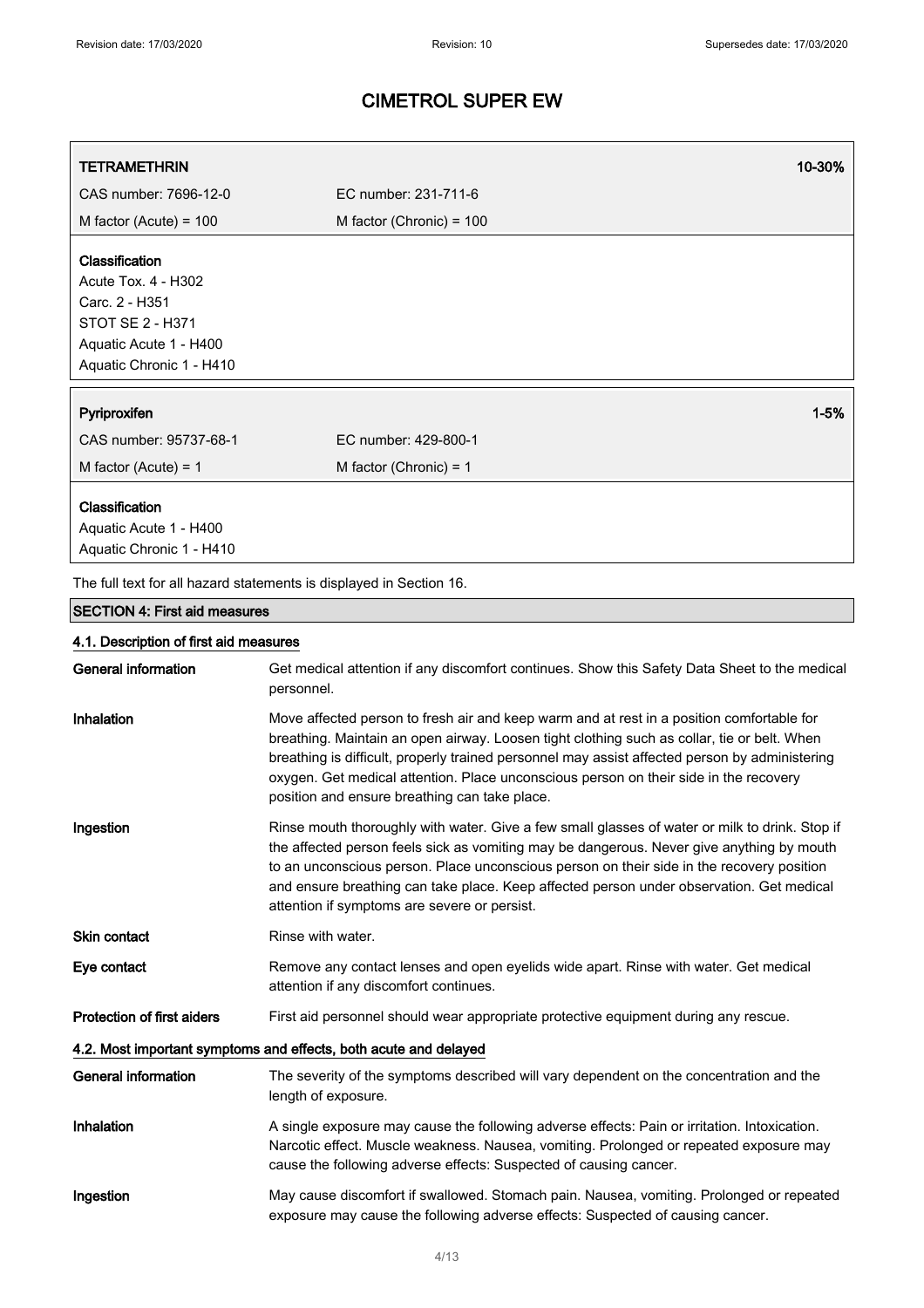| <b>Skin contact</b>                                        | A single exposure may cause the following adverse effects: Pain. Prolonged or repeated<br>exposure may cause the following adverse effects: Suspected of causing cancer.                                                                                                                                                                                                                                                                                                                                                                                                                                                                                                                                     |
|------------------------------------------------------------|--------------------------------------------------------------------------------------------------------------------------------------------------------------------------------------------------------------------------------------------------------------------------------------------------------------------------------------------------------------------------------------------------------------------------------------------------------------------------------------------------------------------------------------------------------------------------------------------------------------------------------------------------------------------------------------------------------------|
| Eye contact                                                | No specific symptoms known. May be slightly irritating to eyes.                                                                                                                                                                                                                                                                                                                                                                                                                                                                                                                                                                                                                                              |
|                                                            | 4.3. Indication of any immediate medical attention and special treatment needed                                                                                                                                                                                                                                                                                                                                                                                                                                                                                                                                                                                                                              |
| Notes for the doctor                                       | Treat symptomatically.                                                                                                                                                                                                                                                                                                                                                                                                                                                                                                                                                                                                                                                                                       |
| <b>SECTION 5: Firefighting measures</b>                    |                                                                                                                                                                                                                                                                                                                                                                                                                                                                                                                                                                                                                                                                                                              |
| 5.1. Extinguishing media                                   |                                                                                                                                                                                                                                                                                                                                                                                                                                                                                                                                                                                                                                                                                                              |
| Suitable extinguishing media                               | The product is not flammable. Extinguish with alcohol-resistant foam, carbon dioxide, dry<br>powder or water fog. Use fire-extinguishing media suitable for the surrounding fire.                                                                                                                                                                                                                                                                                                                                                                                                                                                                                                                            |
| Unsuitable extinguishing<br>media                          | Do not use water jet as an extinguisher, as this will spread the fire.                                                                                                                                                                                                                                                                                                                                                                                                                                                                                                                                                                                                                                       |
| 5.2. Special hazards arising from the substance or mixture |                                                                                                                                                                                                                                                                                                                                                                                                                                                                                                                                                                                                                                                                                                              |
| Specific hazards                                           | Containers can burst violently or explode when heated, due to excessive pressure build-up.<br>This product is toxic.                                                                                                                                                                                                                                                                                                                                                                                                                                                                                                                                                                                         |
| <b>Hazardous combustion</b><br>products                    | Thermal decomposition or combustion products may include the following substances: Toxic<br>gases or vapours.                                                                                                                                                                                                                                                                                                                                                                                                                                                                                                                                                                                                |
| 5.3. Advice for firefighters                               |                                                                                                                                                                                                                                                                                                                                                                                                                                                                                                                                                                                                                                                                                                              |
| Protective actions during<br>firefighting                  | Avoid breathing fire gases or vapours. Evacuate area. Keep upwind to avoid inhalation of<br>gases, vapours, fumes and smoke. Ventilate closed spaces before entering them. Cool<br>containers exposed to heat with water spray and remove them from the fire area if it can be<br>done without risk. Cool containers exposed to flames with water until well after the fire is out.<br>If a leak or spill has not ignited, use water spray to disperse vapours and protect men stopping<br>the leak. Avoid discharge to the aquatic environment. Control run-off water by containing and<br>keeping it out of sewers and watercourses. If risk of water pollution occurs, notify appropriate<br>authorities. |
| Special protective equipment<br>for firefighters           | Wear positive-pressure self-contained breathing apparatus (SCBA) and appropriate protective<br>clothing. Firefighter's clothing conforming to European standard EN469 (including helmets,<br>protective boots and gloves) will provide a basic level of protection for chemical incidents.                                                                                                                                                                                                                                                                                                                                                                                                                   |
| <b>SECTION 6: Accidental release measures</b>              |                                                                                                                                                                                                                                                                                                                                                                                                                                                                                                                                                                                                                                                                                                              |

#### 6.1. Personal precautions, protective equipment and emergency procedures

Personal precautions Wear protective clothing as described in Section 8 of this safety data sheet. No action shall be taken without appropriate training or involving any personal risk. Do not touch or walk into spilled material. Avoid inhalation of vapours and spray/mists. Use suitable respiratory protection if ventilation is inadequate.

### 6.2. Environmental precautions

Environmental precautions Avoid discharge into drains or watercourses or onto the ground. Avoid discharge to the aquatic environment.

### 6.3. Methods and material for containment and cleaning up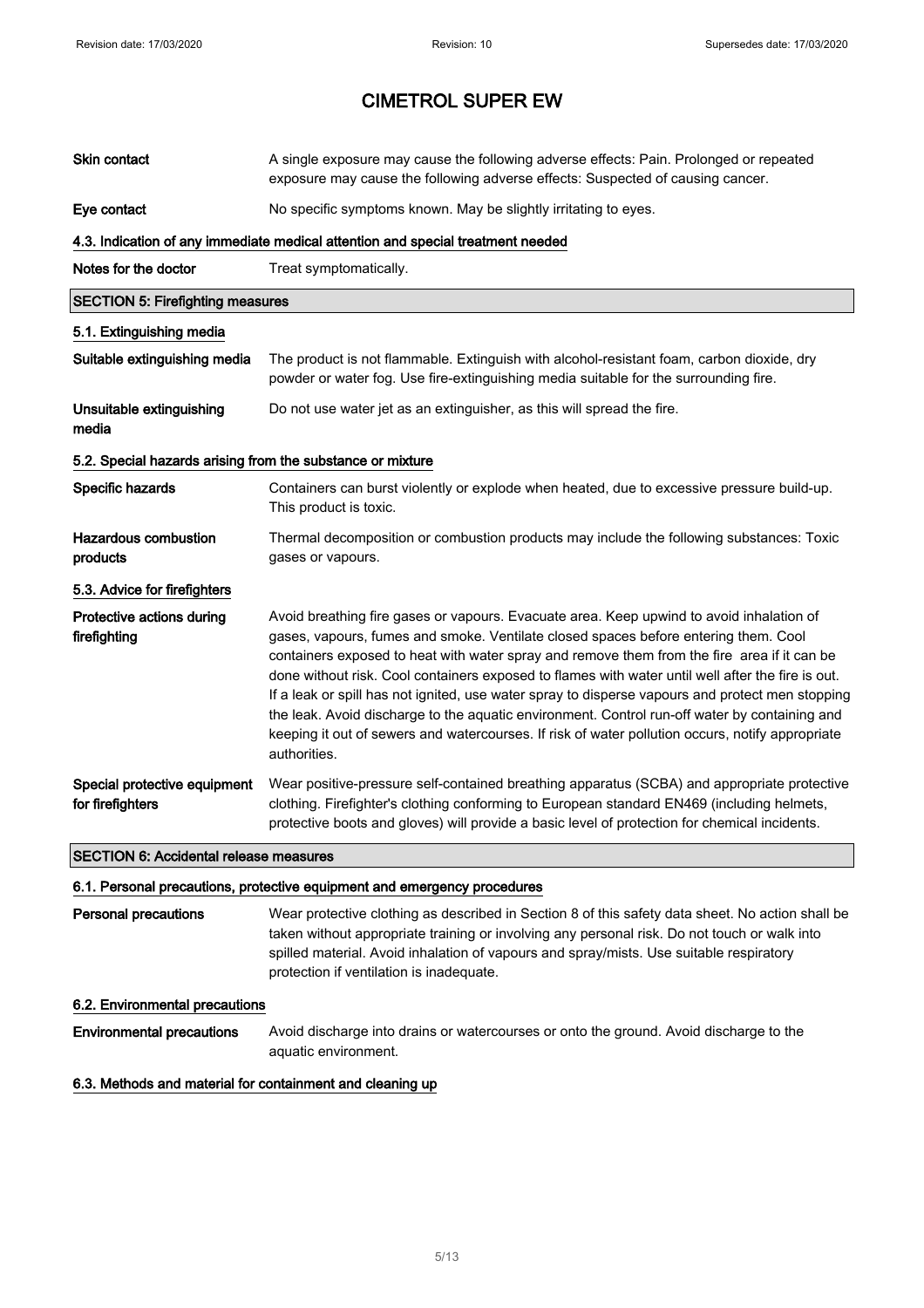| Methods for cleaning up                                           | Wear protective clothing as described in Section 8 of this safety data sheet. Clear up spills<br>immediately and dispose of waste safely. Provide adequate ventilation. Small Spillages:<br>Collect spillage. Large Spillages: Absorb spillage with non-combustible, absorbent material.<br>The contaminated absorbent may pose the same hazard as the spilled material. Collect and<br>place in suitable waste disposal containers and seal securely. Label the containers containing<br>waste and contaminated materials and remove from the area as soon as possible. Flush<br>contaminated area with plenty of water. Wash thoroughly after dealing with a spillage.<br>Dangerous for the environment. Do not empty into drains. For waste disposal, see Section 13. |  |
|-------------------------------------------------------------------|--------------------------------------------------------------------------------------------------------------------------------------------------------------------------------------------------------------------------------------------------------------------------------------------------------------------------------------------------------------------------------------------------------------------------------------------------------------------------------------------------------------------------------------------------------------------------------------------------------------------------------------------------------------------------------------------------------------------------------------------------------------------------|--|
| 6.4. Reference to other sections                                  |                                                                                                                                                                                                                                                                                                                                                                                                                                                                                                                                                                                                                                                                                                                                                                          |  |
| Reference to other sections                                       | For personal protection, see Section 8. See Section 11 for additional information on health<br>hazards. See Section 12 for additional information on ecological hazards. For waste disposal,<br>see Section 13.                                                                                                                                                                                                                                                                                                                                                                                                                                                                                                                                                          |  |
| <b>SECTION 7: Handling and storage</b>                            |                                                                                                                                                                                                                                                                                                                                                                                                                                                                                                                                                                                                                                                                                                                                                                          |  |
| 7.1. Precautions for safe handling                                |                                                                                                                                                                                                                                                                                                                                                                                                                                                                                                                                                                                                                                                                                                                                                                          |  |
| <b>Usage precautions</b>                                          | Read and follow manufacturer's recommendations. Wear protective clothing as described in<br>Section 8 of this safety data sheet. Keep away from food, drink and animal feeding stuffs.<br>Handle all packages and containers carefully to minimise spills. Keep container tightly sealed<br>when not in use. Avoid the formation of mists. Suspected of causing cancer. Avoid discharge<br>to the aquatic environment. Do not handle until all safety precautions have been read and<br>understood. Do not handle broken packages without protective equipment. Do not reuse<br>empty containers.                                                                                                                                                                        |  |
| Advice on general<br>occupational hygiene                         | Wash promptly if skin becomes contaminated. Take off contaminated clothing. Wash<br>contaminated clothing before reuse.                                                                                                                                                                                                                                                                                                                                                                                                                                                                                                                                                                                                                                                  |  |
| 7.2. Conditions for safe storage, including any incompatibilities |                                                                                                                                                                                                                                                                                                                                                                                                                                                                                                                                                                                                                                                                                                                                                                          |  |
| <b>Storage precautions</b>                                        | Store away from incompatible materials (see Section 10). Store locked up. Keep only in the<br>original container. Keep container tightly closed, in a cool, well ventilated place. Keep<br>containers upright. Protect containers from damage.                                                                                                                                                                                                                                                                                                                                                                                                                                                                                                                           |  |
| Storage class                                                     | Miscellaneous hazardous material storage.                                                                                                                                                                                                                                                                                                                                                                                                                                                                                                                                                                                                                                                                                                                                |  |
| 7.3. Specific end use(s)                                          |                                                                                                                                                                                                                                                                                                                                                                                                                                                                                                                                                                                                                                                                                                                                                                          |  |
| Specific end use(s)                                               | The identified uses for this product are detailed in Section 1.2.                                                                                                                                                                                                                                                                                                                                                                                                                                                                                                                                                                                                                                                                                                        |  |
| <b>Usage description</b>                                          | Pesticide                                                                                                                                                                                                                                                                                                                                                                                                                                                                                                                                                                                                                                                                                                                                                                |  |
|                                                                   |                                                                                                                                                                                                                                                                                                                                                                                                                                                                                                                                                                                                                                                                                                                                                                          |  |

## SECTION 8: Exposure controls/Personal protection

#### 8.1. Control parameters

#### 8.2. Exposure controls

Protective equipment



Appropriate engineering

Provide adequate general and local exhaust ventilation. Ensure the ventilation system is regularly maintained and tested. Good general ventilation should be adequate to control worker exposure to airborne contaminants. Observe any occupational exposure limits for the product or ingredients.

controls

Eye/face protection Unless the assessment indicates a higher degree of protection is required, the following protection should be worn: Tight-fitting safety glasses.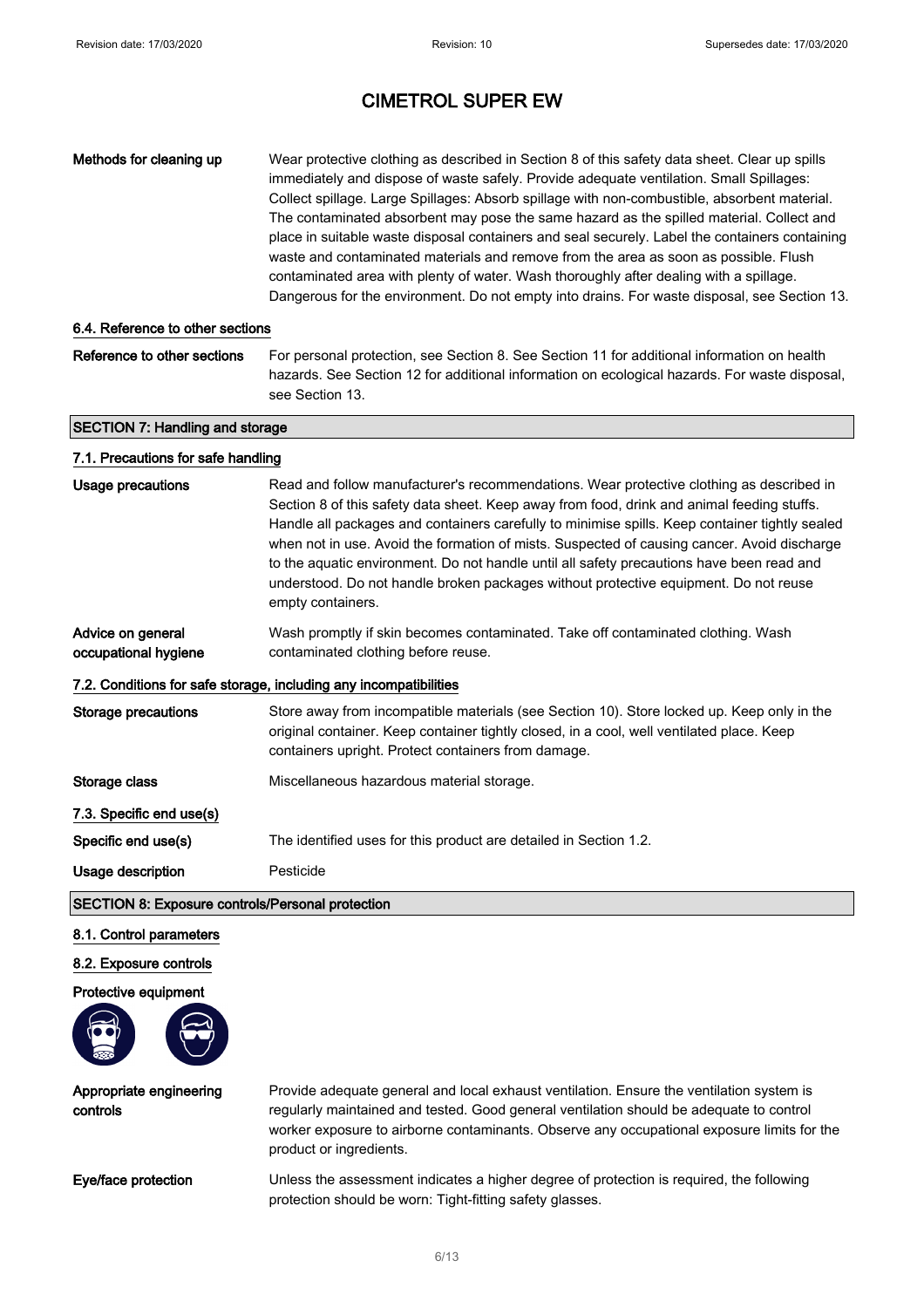| Hand protection                           | No specific hand protection recommended. Avoid contact with skin.                                                                                                                                                                                                                                                                                                                                                                                                                                                                            |
|-------------------------------------------|----------------------------------------------------------------------------------------------------------------------------------------------------------------------------------------------------------------------------------------------------------------------------------------------------------------------------------------------------------------------------------------------------------------------------------------------------------------------------------------------------------------------------------------------|
| Other skin and body<br>protection         | Wear appropriate clothing to prevent repeated or prolonged skin contact.                                                                                                                                                                                                                                                                                                                                                                                                                                                                     |
| Hygiene measures                          | Wash after use and before eating, smoking and using the toilet. Do not eat, drink or smoke<br>when using this product.                                                                                                                                                                                                                                                                                                                                                                                                                       |
| <b>Respiratory protection</b>             | Wear respiratory protection. Ensure all respiratory protective equipment is suitable for its<br>intended use and is 'CE'-marked. Check that the respirator fits tightly and the filter is changed<br>regularly. Gas and combination filter cartridges should comply with European Standard<br>EN14387. Full face mask respirators with replaceable filter cartridges should comply with<br>European Standard EN136. Half mask and quarter mask respirators with replaceable filter<br>cartridges should comply with European Standard EN140. |
| <b>Environmental exposure</b><br>controls | Keep container tightly sealed when not in use. Emissions from ventilation or work process<br>equipment should be checked to ensure they comply with the requirements of environmental<br>protection legislation. In some cases, fume scrubbers, filters or engineering modifications to<br>the process equipment will be necessary to reduce emissions to acceptable levels.                                                                                                                                                                 |

## SECTION 9: Physical and chemical properties

## 9.1. Information on basic physical and chemical properties

| Appearance                                      | Mobile liquid.            |
|-------------------------------------------------|---------------------------|
| Colour                                          | Milky white               |
| Odour                                           | Slight. Solvent.          |
| Odour threshold                                 | No information available. |
| рH                                              | No information available. |
| <b>Melting point</b>                            | No information available. |
| Initial boiling point and range                 | No information available. |
| <b>Flash point</b>                              | No information available. |
| <b>Evaporation rate</b>                         | No information available. |
| <b>Evaporation factor</b>                       | No information available. |
| Flammability (solid, gas)                       | Not relevant.             |
| Upper/lower flammability or<br>explosive limits | No information available. |
| Other flammability                              | No information available. |
| Vapour pressure                                 | No information available. |
| <b>Vapour density</b>                           | No information available. |
| <b>Relative density</b>                         | 1.09 @ 25°C               |
| <b>Bulk density</b>                             | No information available. |
| Solubility(ies)                                 | No information available. |
| <b>Partition coefficient</b>                    | No information available. |
| Auto-ignition temperature                       | No information available. |
| <b>Decomposition Temperature</b>                | No information available. |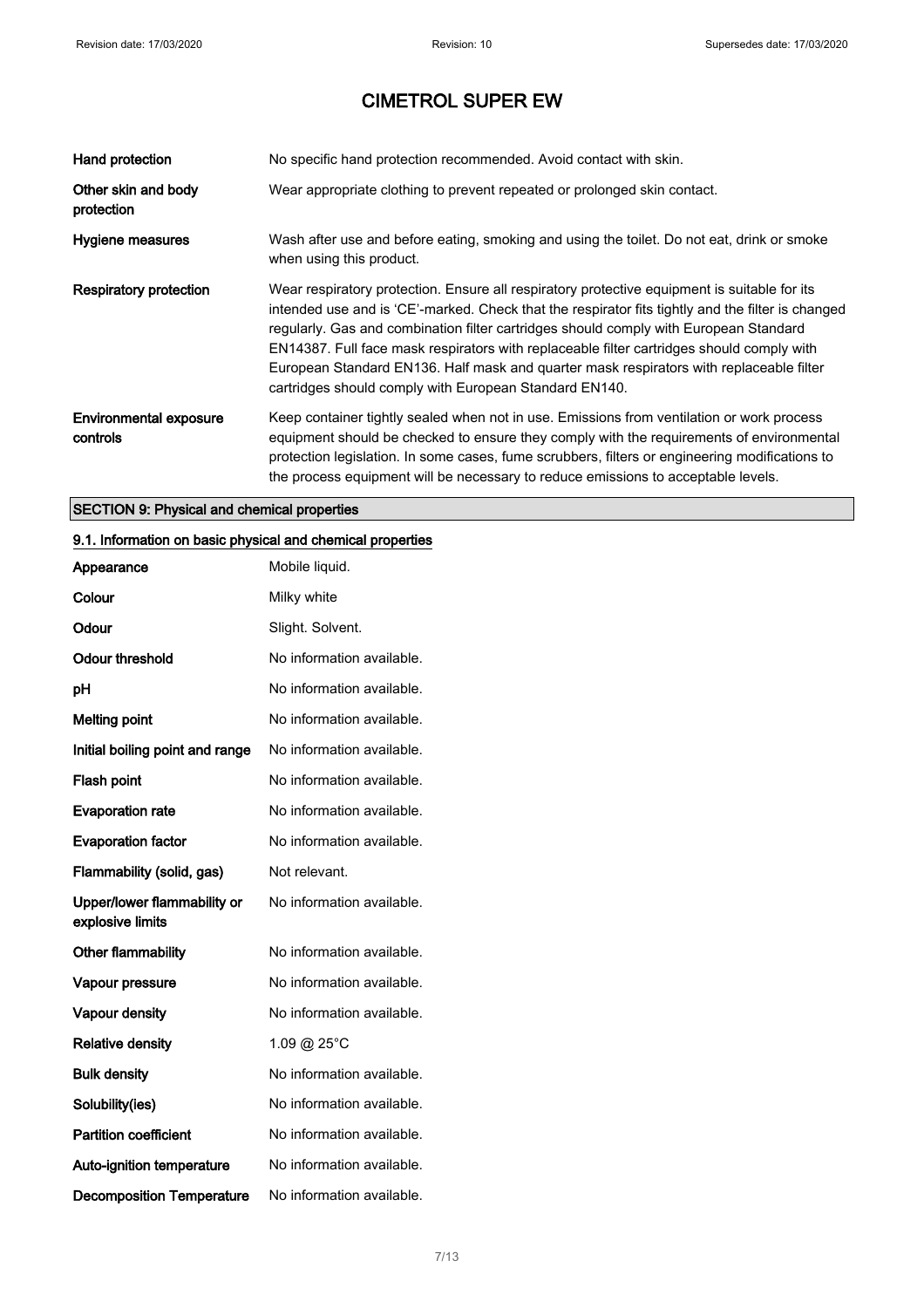| <b>Viscosity</b>                                                    | No information available.                                                                                                                                             |
|---------------------------------------------------------------------|-----------------------------------------------------------------------------------------------------------------------------------------------------------------------|
| <b>Explosive properties</b>                                         | Not considered to be explosive.                                                                                                                                       |
| <b>Oxidising properties</b>                                         | Not oxidising.                                                                                                                                                        |
| 9.2. Other information                                              |                                                                                                                                                                       |
| <b>SECTION 10: Stability and reactivity</b>                         |                                                                                                                                                                       |
| 10.1. Reactivity                                                    |                                                                                                                                                                       |
| Reactivity                                                          | See the other subsections of this section for further details.                                                                                                        |
| 10.2. Chemical stability                                            |                                                                                                                                                                       |
| <b>Stability</b>                                                    | Stable at normal ambient temperatures and when used as recommended. Stable under the<br>prescribed storage conditions.                                                |
| 10.3. Possibility of hazardous reactions                            |                                                                                                                                                                       |
| Possibility of hazardous<br>reactions                               | No potentially hazardous reactions known.                                                                                                                             |
| 10.4. Conditions to avoid                                           |                                                                                                                                                                       |
| Conditions to avoid                                                 | There are no known conditions that are likely to result in a hazardous situation.                                                                                     |
| 10.5. Incompatible materials                                        |                                                                                                                                                                       |
| Materials to avoid                                                  | No specific material or group of materials is likely to react with the product to produce a<br>hazardous situation.                                                   |
| 10.6. Hazardous decomposition products                              |                                                                                                                                                                       |
| Hazardous decomposition<br>products                                 | Does not decompose when used and stored as recommended. Thermal decomposition or<br>combustion products may include the following substances: Toxic gases or vapours. |
| <b>SECTION 11: Toxicological information</b>                        |                                                                                                                                                                       |
|                                                                     |                                                                                                                                                                       |
| 11.1. Information on toxicological effects                          |                                                                                                                                                                       |
| Acute toxicity - oral                                               |                                                                                                                                                                       |
| Notes (oral LD <sub>50</sub> )                                      | Acute Tox. 4 - H302 Harmful if swallowed.                                                                                                                             |
| ATE oral (mg/kg)                                                    | 1,319.96                                                                                                                                                              |
| Acute toxicity - dermal<br>Notes (dermal LD <sub>50</sub> )         | Based on available data the classification criteria are not met.                                                                                                      |
| Acute toxicity - inhalation<br>Notes (inhalation LC <sub>50</sub> ) | Acute Tox. 4 - H332 Harmful if inhaled.                                                                                                                               |
| ATE inhalation (gases ppm)                                          | 16,531.96                                                                                                                                                             |
| ATE inhalation (vapours mg/l)                                       | 40.41                                                                                                                                                                 |
| <b>ATE inhalation (dusts/mists)</b><br>mg/l)                        | 5.51                                                                                                                                                                  |
| Skin corrosion/irritation<br>Skin corrosion/irritation              | Based on available data the classification criteria are not met.                                                                                                      |
| Animal data                                                         | Based on available data the classification criteria are not met.                                                                                                      |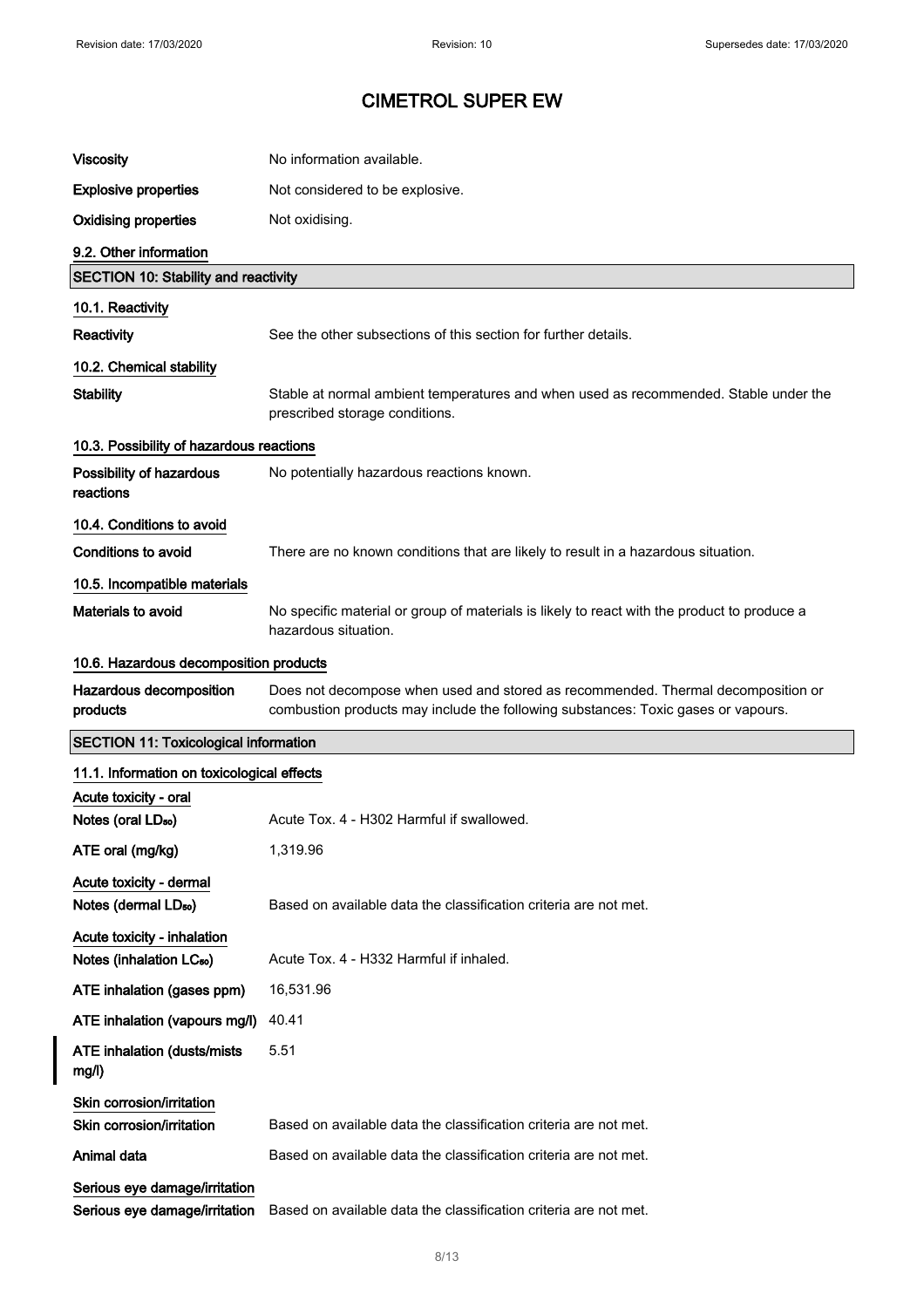| <b>Respiratory sensitisation</b><br><b>Respiratory sensitisation</b> | Based on available data the classification criteria are not met.                                                                                                                                                      |
|----------------------------------------------------------------------|-----------------------------------------------------------------------------------------------------------------------------------------------------------------------------------------------------------------------|
| <b>Skin sensitisation</b><br><b>Skin sensitisation</b>               | Based on available data the classification criteria are not met.                                                                                                                                                      |
| Germ cell mutagenicity                                               |                                                                                                                                                                                                                       |
| Genotoxicity - in vitro                                              | Based on available data the classification criteria are not met.                                                                                                                                                      |
| Genotoxicity - in vivo                                               | Based on available data the classification criteria are not met.                                                                                                                                                      |
| Carcinogenicity                                                      |                                                                                                                                                                                                                       |
| Carcinogenicity                                                      | Suspected of causing cancer.                                                                                                                                                                                          |
| <b>IARC</b> carcinogenicity                                          | None of the ingredients are listed or exempt.                                                                                                                                                                         |
| Reproductive toxicity                                                |                                                                                                                                                                                                                       |
| Reproductive toxicity - fertility                                    | Based on available data the classification criteria are not met.                                                                                                                                                      |
| Reproductive toxicity -<br>development                               | Based on available data the classification criteria are not met.                                                                                                                                                      |
| Specific target organ toxicity - single exposure                     |                                                                                                                                                                                                                       |
| STOT - single exposure                                               | STOT SE 3 - H335 May cause respiratory irritation. STOT SE 2 - H371 May cause damage to<br>organs.                                                                                                                    |
| <b>Target organs</b>                                                 | Respiratory system, lungs                                                                                                                                                                                             |
| Specific target organ toxicity - repeated exposure                   |                                                                                                                                                                                                                       |
| STOT - repeated exposure                                             | Not classified as a specific target organ toxicant after repeated exposure.                                                                                                                                           |
| Aspiration hazard                                                    |                                                                                                                                                                                                                       |
| Aspiration hazard                                                    | Based on available data the classification criteria are not met.                                                                                                                                                      |
| <b>General information</b>                                           | May cause cancer after repeated exposure. Risk of cancer depends on duration and level of<br>exposure. The severity of the symptoms described will vary dependent on the concentration<br>and the length of exposure. |
| Inhalation                                                           | A single exposure may cause the following adverse effects: Pain or irritation. Intoxication.<br>Narcotic effect. Muscle weakness. Nausea, vomiting.                                                                   |
| Ingestion                                                            | May cause discomfort if swallowed. Stomach pain. Nausea, vomiting.                                                                                                                                                    |
| Skin contact                                                         | A single exposure may cause the following adverse effects: Pain.                                                                                                                                                      |
| Eye contact                                                          | No specific symptoms known.                                                                                                                                                                                           |
| Route of exposure                                                    | Ingestion Inhalation Skin and/or eye contact                                                                                                                                                                          |
| <b>Target organs</b>                                                 | Respiratory system, lungs                                                                                                                                                                                             |
| <b>Medical symptoms</b>                                              | Respiratory system irritation. Nausea, vomiting.                                                                                                                                                                      |
| <b>SECTION 12: Ecological information</b>                            |                                                                                                                                                                                                                       |
|                                                                      |                                                                                                                                                                                                                       |
| <b>Ecotoxicity</b>                                                   | The product contains a substance which is very toxic to aquatic organisms and which may<br>cause long-term adverse effects in the aquatic environment.                                                                |

Toxicity **Aquatic Acute 1 - H400 Very toxic to aquatic life. Aquatic Chronic 1 - H410 Very toxic to** aquatic life with long lasting effects.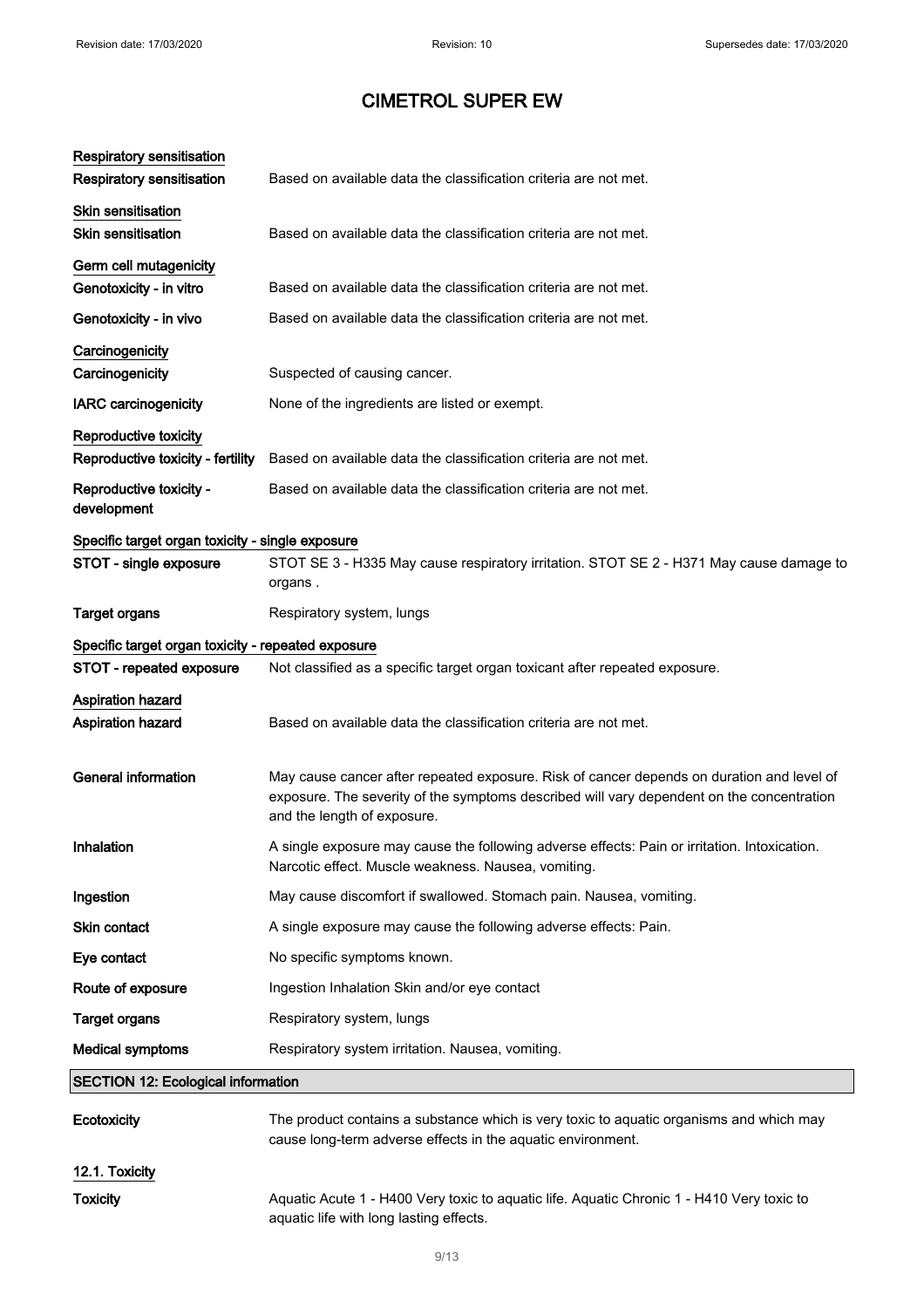### 12.2. Persistence and degradability

Persistence and degradability The degradability of the product is not known.

| 12.3. Bioaccumulative potential            |                                                                                                                                                                                                                                                                                                                                                                                                                                                                                                                           |
|--------------------------------------------|---------------------------------------------------------------------------------------------------------------------------------------------------------------------------------------------------------------------------------------------------------------------------------------------------------------------------------------------------------------------------------------------------------------------------------------------------------------------------------------------------------------------------|
| <b>Bioaccumulative potential</b>           | No data available on bioaccumulation.                                                                                                                                                                                                                                                                                                                                                                                                                                                                                     |
| <b>Partition coefficient</b>               | No information available.                                                                                                                                                                                                                                                                                                                                                                                                                                                                                                 |
| 12.4. Mobility in soil                     |                                                                                                                                                                                                                                                                                                                                                                                                                                                                                                                           |
| <b>Mobility</b>                            | No data available.                                                                                                                                                                                                                                                                                                                                                                                                                                                                                                        |
| 12.5. Results of PBT and vPvB assessment   |                                                                                                                                                                                                                                                                                                                                                                                                                                                                                                                           |
| 12.6. Other adverse effects                |                                                                                                                                                                                                                                                                                                                                                                                                                                                                                                                           |
| Other adverse effects                      | None known.                                                                                                                                                                                                                                                                                                                                                                                                                                                                                                               |
| <b>Toxicity of ingredients</b>             |                                                                                                                                                                                                                                                                                                                                                                                                                                                                                                                           |
| <b>SECTION 13: Disposal considerations</b> |                                                                                                                                                                                                                                                                                                                                                                                                                                                                                                                           |
| 13.1. Waste treatment methods              |                                                                                                                                                                                                                                                                                                                                                                                                                                                                                                                           |
| <b>General information</b>                 | The generation of waste should be minimised or avoided wherever possible. Reuse or recycle<br>products wherever possible. This material and its container must be disposed of in a safe<br>way. When handling waste, the safety precautions applying to handling of the product should<br>be considered. Care should be taken when handling emptied containers that have not been<br>thoroughly cleaned or rinsed out. Empty containers or liners may retain some product<br>residues and hence be potentially hazardous. |
| <b>Disposal methods</b>                    | Do not empty into drains. Dispose of surplus products and those that cannot be recycled via a<br>licensed waste disposal contractor. Waste, residues, empty containers, discarded work<br>clothes and contaminated cleaning materials should be collected in designated containers,<br>labelled with their contents. Incineration or landfill should only be considered when recycling is<br>not feasible.                                                                                                                |
| <b>Waste class</b>                         | Waste disposal key number from EWC is 20 01 19 (Pesticides)                                                                                                                                                                                                                                                                                                                                                                                                                                                               |
| <b>SECTION 14: Transport information</b>   |                                                                                                                                                                                                                                                                                                                                                                                                                                                                                                                           |
| General                                    | For limited quantity packaging/limited load information, consult the relevant modal<br>documentation using the data shown in this section.                                                                                                                                                                                                                                                                                                                                                                                |
| 14.1. UN number                            |                                                                                                                                                                                                                                                                                                                                                                                                                                                                                                                           |
| UN No. (ADR/RID)                           | 3082                                                                                                                                                                                                                                                                                                                                                                                                                                                                                                                      |
| UN No. (IMDG)                              | 3082                                                                                                                                                                                                                                                                                                                                                                                                                                                                                                                      |
| UN No. (ICAO)                              | 3082                                                                                                                                                                                                                                                                                                                                                                                                                                                                                                                      |
| UN No. (ADN)                               | 3082                                                                                                                                                                                                                                                                                                                                                                                                                                                                                                                      |
| 14.2. UN proper shipping name              |                                                                                                                                                                                                                                                                                                                                                                                                                                                                                                                           |
| Proper shipping name<br>(ADR/RID)          | ENVIRONMENTALLY HAZARDOUS SUBSTANCE, LIQUID, N.O.S. (CONTAINS<br>CYPERMETHRIN, TETRAMETHRIN and PIPERONYL BUTOXIDE)                                                                                                                                                                                                                                                                                                                                                                                                       |
| Proper shipping name (IMDG)                | ENVIRONMENTALLY HAZARDOUS SUBSTANCE, LIQUID, N.O.S. (CONTAINS<br>CYPERMETHRIN, TETRAMETHRIN and PIPERONYL BUTOXIDE)                                                                                                                                                                                                                                                                                                                                                                                                       |
|                                            | Proper shipping name (ICAO) ENVIRONMENTALLY HAZARDOUS SUBSTANCE, LIQUID, N.O.S. (CONTAINS                                                                                                                                                                                                                                                                                                                                                                                                                                 |

CYPERMETHRIN, TETRAMETHRIN and PIPERONYL BUTOXIDE)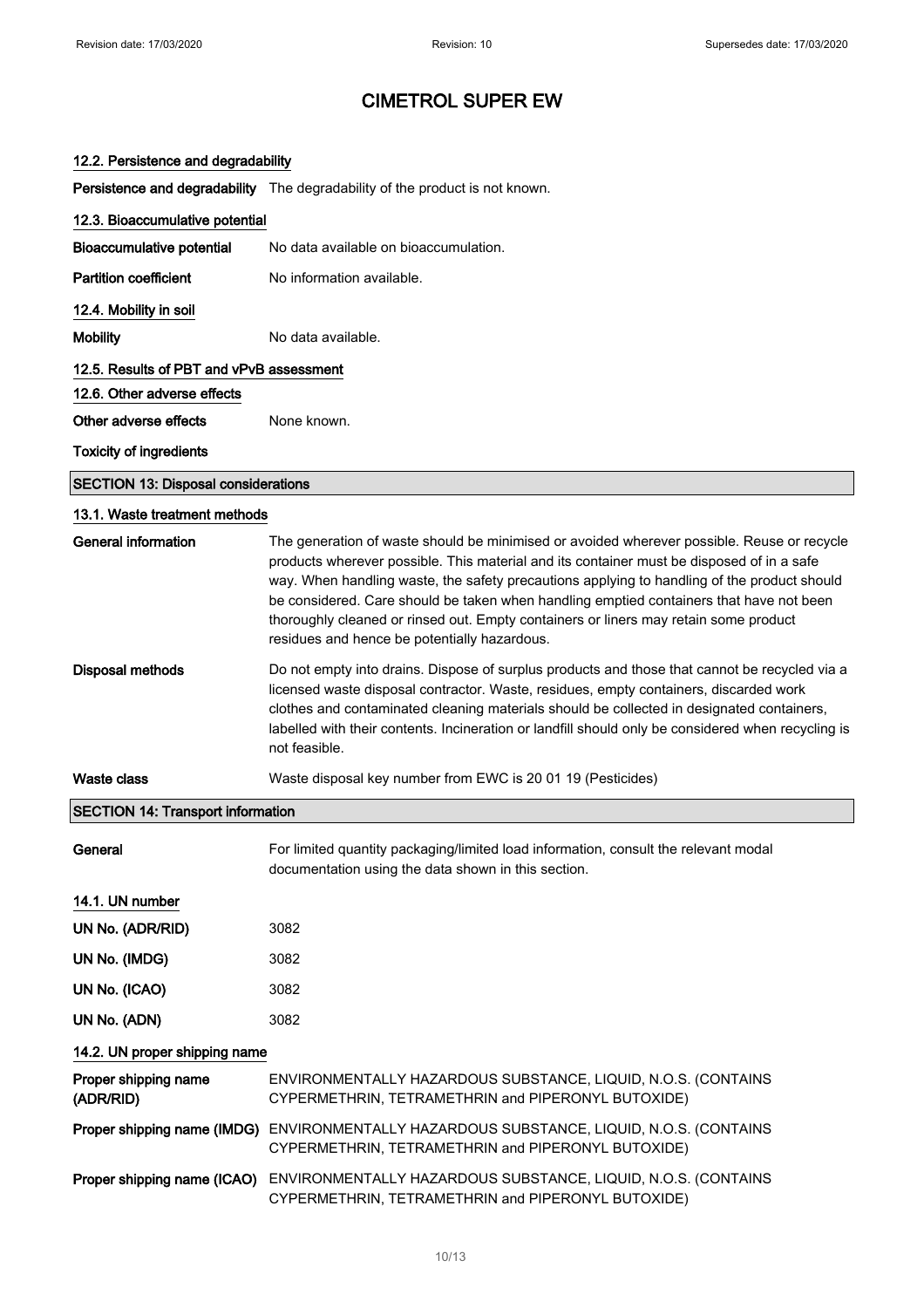| Proper shipping name (ADN) ENVIRONMENTALLY HAZARDOUS SUBSTANCE, LIQUID, N.O.S. (CONTAINS |
|------------------------------------------------------------------------------------------|
| CYPERMETHRIN, TETRAMETHRIN and PIPERONYL BUTOXIDE)                                       |

## 14.3. Transport hazard class(es)

| <b>ADR/RID class</b>        |     |
|-----------------------------|-----|
| ADR/RID classification code | M6. |
| <b>ADR/RID label</b>        | я   |
| <b>IMDG class</b>           | 9   |
| ICAO class/division         | 9   |
| <b>ADN class</b>            | я   |

### Transport labels

| 14.4. Packing group       |   |
|---------------------------|---|
| ADR/RID packing group     | Ш |
| <b>IMDG packing group</b> | Ш |
| ICAO packing group        | Ш |
| ADN packing group         | Ш |

14.5. Environmental hazards

Environmentally hazardous substance/marine pollutant

### 14.6. Special precautions for user

Always transport in closed containers that are upright and secure. Ensure that persons transporting the product know what to do in the event of an accident or spillage.

| EmS                                              | $F-A. S-F$                                                               |
|--------------------------------------------------|--------------------------------------------------------------------------|
| ADR transport category                           | 3                                                                        |
| <b>Emergency Action Code</b>                     | $\cdot 3Z$                                                               |
| <b>Hazard Identification Number</b><br>(ADR/RID) | 90                                                                       |
| <b>Tunnel restriction code</b>                   | $(-)$                                                                    |
|                                                  | 14.7. Transport in bulk according to Annex II of MARPOL and the IBC Code |

Transport in bulk according to Not applicable. Annex II of MARPOL 73/78 and the IBC Code

SECTION 15: Regulatory information

15.1. Safety, health and environmental regulations/legislation specific for the substance or mixture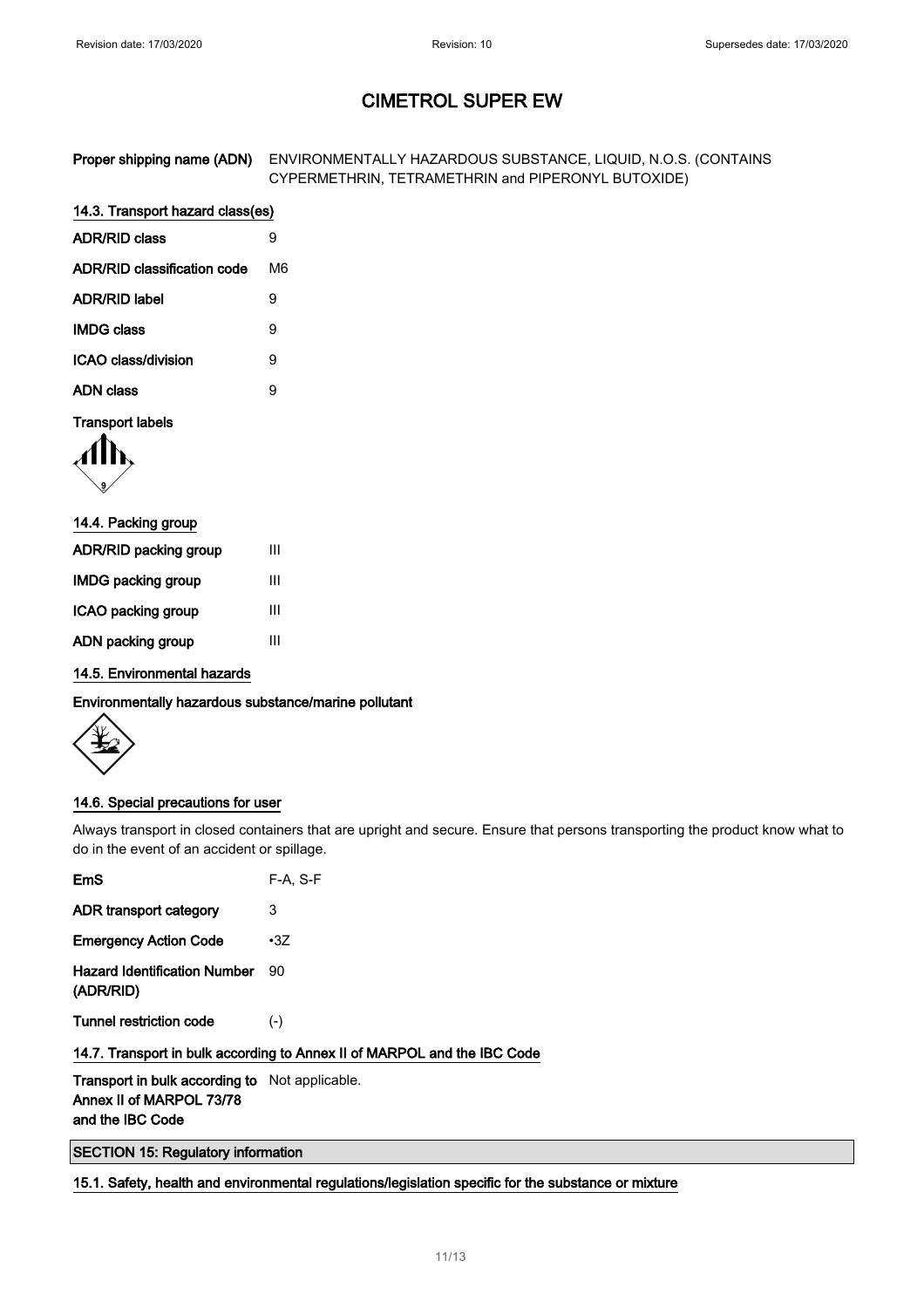| <b>National regulations</b> | Health and Safety at Work etc. Act 1974 (as amended).<br>The Carriage of Dangerous Goods and Use of Transportable Pressure Equipment<br>Regulations 2009 (SI 2009 No. 1348) (as amended) ["CDG 2009"].<br>EH40/2005 Workplace exposure limits.                                                                                                                                                                                                                       |
|-----------------------------|----------------------------------------------------------------------------------------------------------------------------------------------------------------------------------------------------------------------------------------------------------------------------------------------------------------------------------------------------------------------------------------------------------------------------------------------------------------------|
| EU legislation              | Regulation (EC) No 1907/2006 of the European Parliament and of the Council of 18<br>December 2006 concerning the Registration, Evaluation, Authorisation and Restriction of<br>Chemicals (REACH) (as amended).<br>Commission Regulation (EU) No 2015/830 of 28 May 2015.<br>Regulation (EC) No 1272/2008 of the European Parliament and of the Council of 16<br>December 2008 on classification, labelling and packaging of substances and mixtures (as<br>amended). |

### 15.2. Chemical safety assessment

No chemical safety assessment has been carried out.

### Inventories

### EU - EINECS/ELINCS

None of the ingredients are listed or exempt.

| <b>SECTION 16: Other information</b>                                          |                                                                                                                                                                                                                                                                                                                                                                                                                                                                                                                                                                                                                                                                                                                                                                                                                                                                                                           |  |
|-------------------------------------------------------------------------------|-----------------------------------------------------------------------------------------------------------------------------------------------------------------------------------------------------------------------------------------------------------------------------------------------------------------------------------------------------------------------------------------------------------------------------------------------------------------------------------------------------------------------------------------------------------------------------------------------------------------------------------------------------------------------------------------------------------------------------------------------------------------------------------------------------------------------------------------------------------------------------------------------------------|--|
| Abbreviations and acronyms<br>used in the safety data sheet                   | ADR: European Agreement concerning the International Carriage of Dangerous Goods by<br>Road.<br>ADN: European Agreement concerning the International Carriage of Dangerous Goods by<br>Inland Waterways.<br>RID: European Agreement concerning the International Carriage of Dangerous Goods by<br>Rail.<br>IATA: International Air Transport Association.<br>ICAO: Technical Instructions for the Safe Transport of Dangerous Goods by Air.<br>IMDG: International Maritime Dangerous Goods.<br>CAS: Chemical Abstracts Service.<br>ATE: Acute Toxicity Estimate.<br>LC <sub>50</sub> : Lethal Concentration to 50 % of a test population.<br>LD <sub>50</sub> : Lethal Dose to 50% of a test population (Median Lethal Dose).<br>EC <sub>50</sub> : 50% of maximal Effective Concentration.<br>PBT: Persistent, Bioaccumulative and Toxic substance.<br>vPvB: Very Persistent and Very Bioaccumulative. |  |
| <b>Classification abbreviations</b><br>and acronyms                           | Acute Tox. = Acute toxicity<br>Carc. = Carcinogenicity<br>STOT SE = Specific target organ toxicity-single exposure<br>Aquatic Acute = Hazardous to the aquatic environment (acute)<br>Aquatic Chronic = Hazardous to the aquatic environment (chronic)                                                                                                                                                                                                                                                                                                                                                                                                                                                                                                                                                                                                                                                    |  |
| <b>Classification procedures</b><br>according to Regulation (EC)<br>1272/2008 | Acute Tox. 4 - H332: Acute Tox. 4 - H302: STOT SE 2 - H371: STOT SE 3 - H335: Carc. 2 -<br>H351: : Calculation method. Aquatic Acute 1 - H400: Aquatic Chronic 1 - H410: : Calculation<br>method.                                                                                                                                                                                                                                                                                                                                                                                                                                                                                                                                                                                                                                                                                                         |  |
| <b>Training advice</b>                                                        | Only trained personnel should use this material.                                                                                                                                                                                                                                                                                                                                                                                                                                                                                                                                                                                                                                                                                                                                                                                                                                                          |  |
| <b>Revision date</b>                                                          | 17/03/2020                                                                                                                                                                                                                                                                                                                                                                                                                                                                                                                                                                                                                                                                                                                                                                                                                                                                                                |  |
| Revision                                                                      | 10                                                                                                                                                                                                                                                                                                                                                                                                                                                                                                                                                                                                                                                                                                                                                                                                                                                                                                        |  |
| Supersedes date                                                               | 17/03/2020                                                                                                                                                                                                                                                                                                                                                                                                                                                                                                                                                                                                                                                                                                                                                                                                                                                                                                |  |
| <b>SDS number</b>                                                             | 22025                                                                                                                                                                                                                                                                                                                                                                                                                                                                                                                                                                                                                                                                                                                                                                                                                                                                                                     |  |